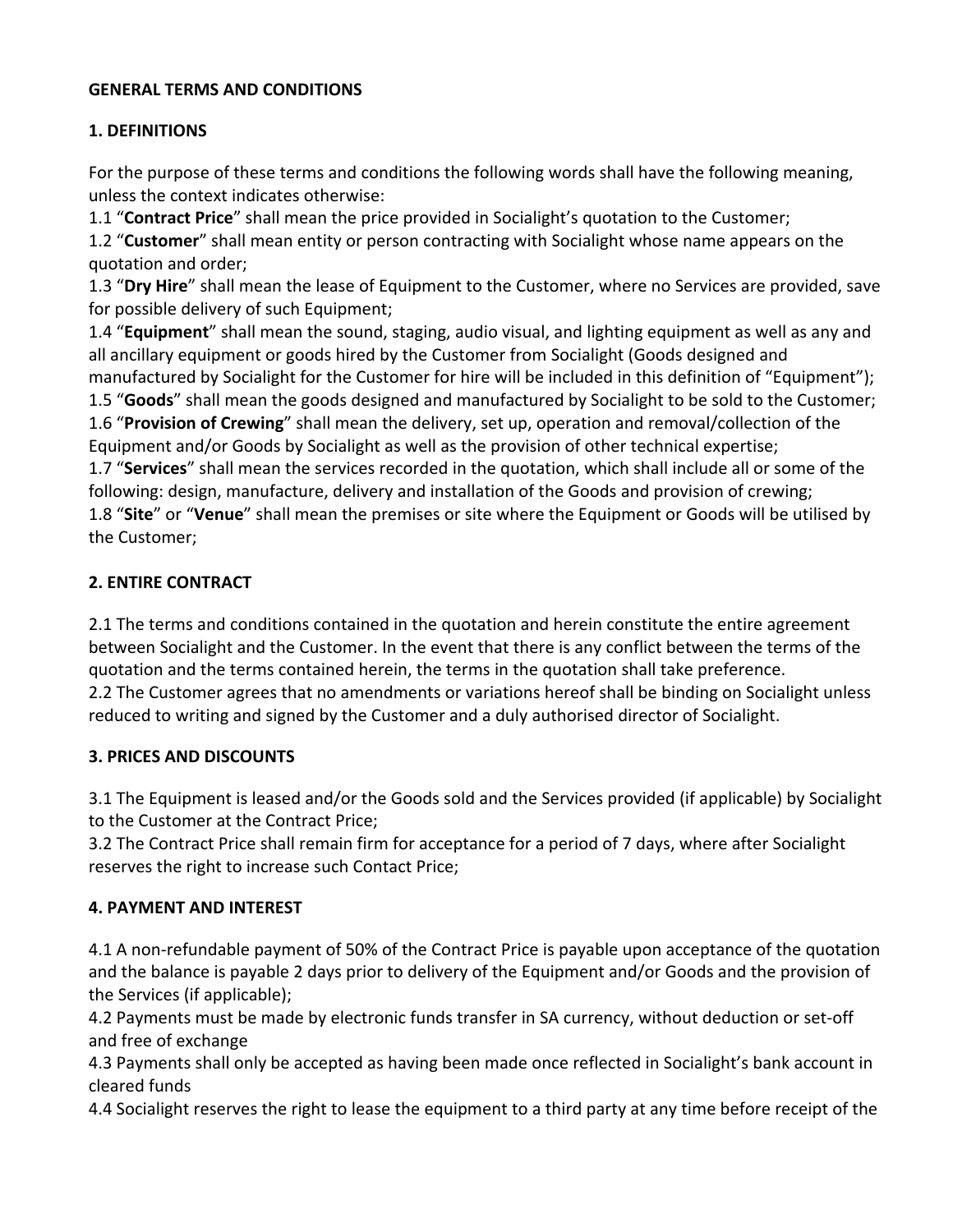deposit.

4.5 Interest at the rate of 2% oer onth shall accrue to all overdue amounts.

4.6 The customer shall not be entitled to withhold payment of any monies due to Socialight in the event of a dispute arising between the parties.

4.7 Socialight in its sole and absolute discretion may appropriate any payment made by the customer to any indebtedness as may be owed by the Customer to Socialight;

### **5. DELIVERY OF EQUIPMENT AND PROVISION OF SERVICES**

5.1 Prior to collection or delivery of the Equipment or Goods, Socialight will test such Equipment or Goods to ensure that it is in a good working order and condition. The Customer may at its election and request arrange for a representative to be present at the time of testing the Equipment or Goods. 5.2 In cases of Dry Hire, Socialight will, if requested, demonstrate the manner of assembly and operation of the Equipment to the Customer's representative who collects the Equipment or takes delivery thereof, as the case may be. In the event that any further instruction, assistance or guidance is required by the Customer in this regard, Socialight reserves the right to charge a market related fee for such guidance, advice or assistance.

5.3 In the event that the Customer requires Socialight to provide any additional Equipment and/or Goods or Services not reflected on the quotation, Socialight shall be entitled to add such Equipment and/or Goods or Services to its invoice at a price agreed to between the parties, alternatively at Socialight's usual price for leasing such Equipment and/or designing and manufacturing such Goods and providing such services

5.4 Any electrical power required for the provision of the Services shall be provided by the Customer to Socialight free of charge. In the event that no electrical power or insufficient electrical power is provided by the Customer then Socialight may, but is not obliged to, proceed to install the Equipment and/or Goods by making use of power that it has sourced or provided and in such event the Customer shall be liable for all costs associated with the provision of such power;

5.5 Socialight shall in no way be liable in the event that the electrical power installation, relating to the Equipment or Goods, does not conform with Municipal Regulations;

5.6 In the event that Socialight is unable to supply the Equipment specified in the quotation, for whatsoever reason, Socialight reserves the right to provide the Customer with alternative comparable Equipment capable of satisfying the Customer's requests as recorded in the quotation and subsequent written agreement.

5.7 Socialight shall, in its sole discretion, and without the consent of the Customer, be entitled to employ sub-contractors to carry out any of Socialight's contractual obligations herein.

# **6. ARTWORK**

6.1 In the event that any artwork is to be provided by the Customer in order for Socialight to render the Services, such artwork shall be provided in an industry acceptable print ready and print quality format. 6.2 Socialight shall assume that the artwork provided is exactly as the Customer requires it unless the Customer specifically requests a print proof to be approved prior to any printing being undertaken. 6.3 In the event that a print proof is required by the Customer such proof must be accepted / signed off by the Customer at least 7 days prior to the application of the branding.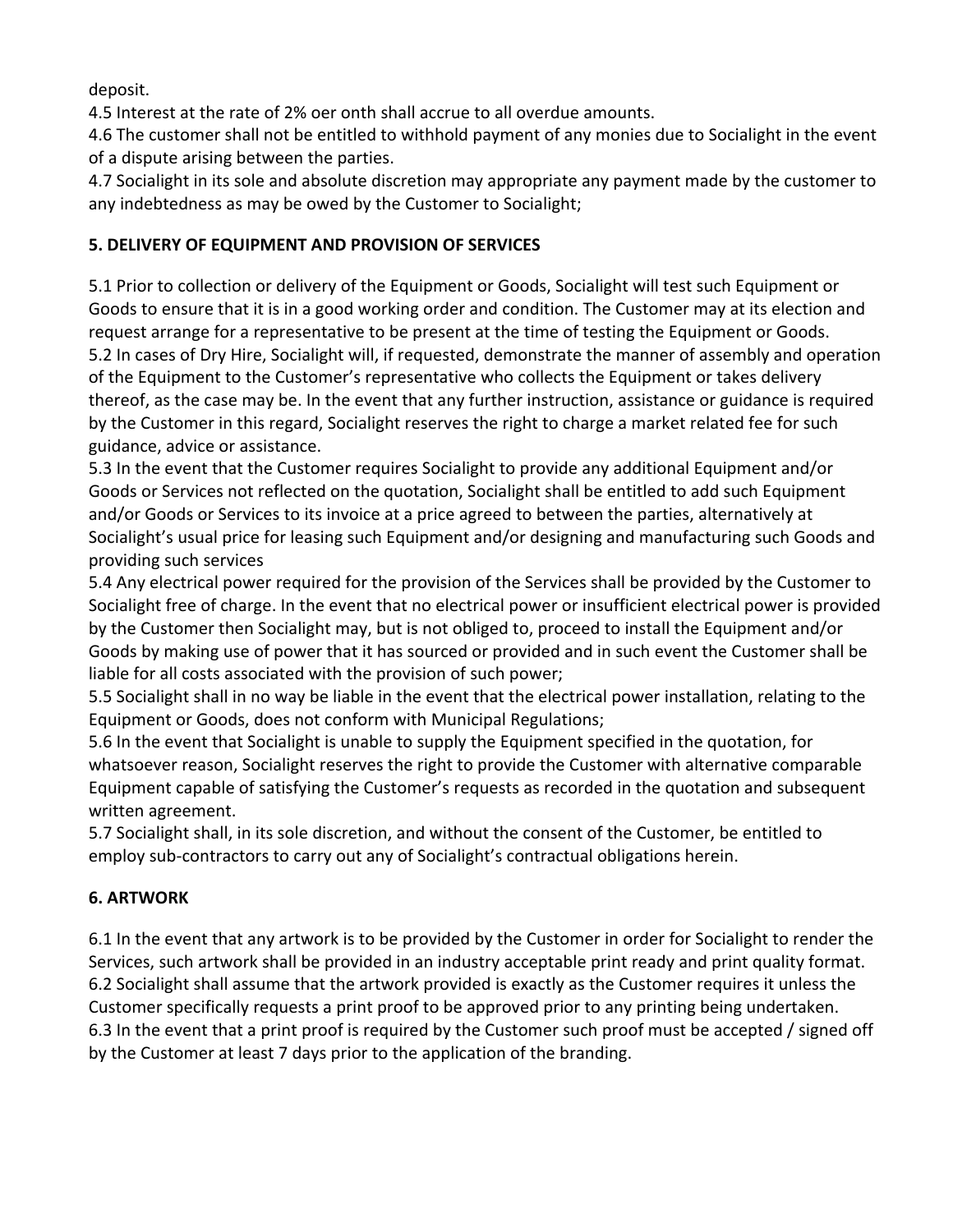### **7. RISK AND OWNERSHIP**

7.1 All risk of loss, deterioration and destruction of the Goods shall pass to the Customer on delivery and/or collection thereof;

7.2 Ownership of the Goods shall remain vested in Socialight and shall, notwithstanding the fact that the Goods have been permanently affixed to any building or structure, only pass to the Customer on full payment of the full Contract Price.

7.3 In the event of non-payment, Socialight reserves its right to remove the Goods from the Customer wherever such Goods may be found and repossess same.

7.4 Socialight shall not be liable to the Customer for any damages which may be caused to any premises by reason of the removal and/or repossession of the Goods by Socialight as aforesaid.

7.5 In cases of Dry Hire, all risk of loss, deterioration, damage and destruction of the Equipment shall pass to the Customer on delivery and/or collection of such Equipment;

7.6 In cases where Equipment is leased and Services are rendered, which Services shall at least include set up and operation of the Equipment, Socialight will bear the risk of loss, deterioration, damage and destruction of the Equipment only during such periods of time that the Equipment is under the control of or in the possession of Socialight. Notwithstanding the aforementioned the Customer shall still bear all risk of loss, deterioration, damage or destruction of the Equipment, despite Socialight being in control or possession thereof, if such loss, deterioration, damage or destruction is caused by the negligence or maliciousness of the artist, the general public, the Customer or its employees or the Customer insisted on utilising the Equipment in inclement conditions, including but not limited to, rain or snow or the Customer failed to comply with its obligations in terms of clauses 10.5 and 10.14 below. 7.7 Ownership of the Equipment shall at all times remain vested in Socialight.

7.8 Should the Customer fail and/or refuse to take delivery of the Equipment when delivery thereof is due and has been tendered by Socialight, then the Customer will still be liable for the full Contract Price, notwithstanding the fact that the Customer may derive no benefit from the Equipment;

7.9 Should the Customer fail and/or refuse to take delivery of the Goods when delivery thereof is due and has been tendered by Socialight, then:

7.9.1 the risk in the said Goods shall immediately pass to the Customer and

7.9.2 the Customer shall be liable for the reasonable storage costs of such Goods;

7.10 In the event of the Customer being sequestrated or liquidated then this clause shall be deemed to be the requisite timeous written notice by Socialight to the Customer that Socialight reclaims the Goods; 

7.11 The Customer shall not remove any of the Equipment from the Republic of South Africa without the consent of Socialight.

7.12 The Customer shall notify Socialight as soon as reasonably possible in the event of any damage to or loss of possession or control of the Equipment or should the Equipment be judicially attached by the sheriff of the court or any other official.

# **8. WARRANTIES & INDEMNITIES**

8.1 No warranties, guarantees or representations, express or implied or tacit, whether by law, contract or otherwise, which are not set forth in this agreement, shall be binding on Socialight. The Customer hereby irrevocably waives any right it may have to rely thereon.

8.2 The Customer acknowledges and accepts that the Goods will not necessarily be an exact replica of any images or computer aided designs shown to the Customer prior to the Goods being manufactured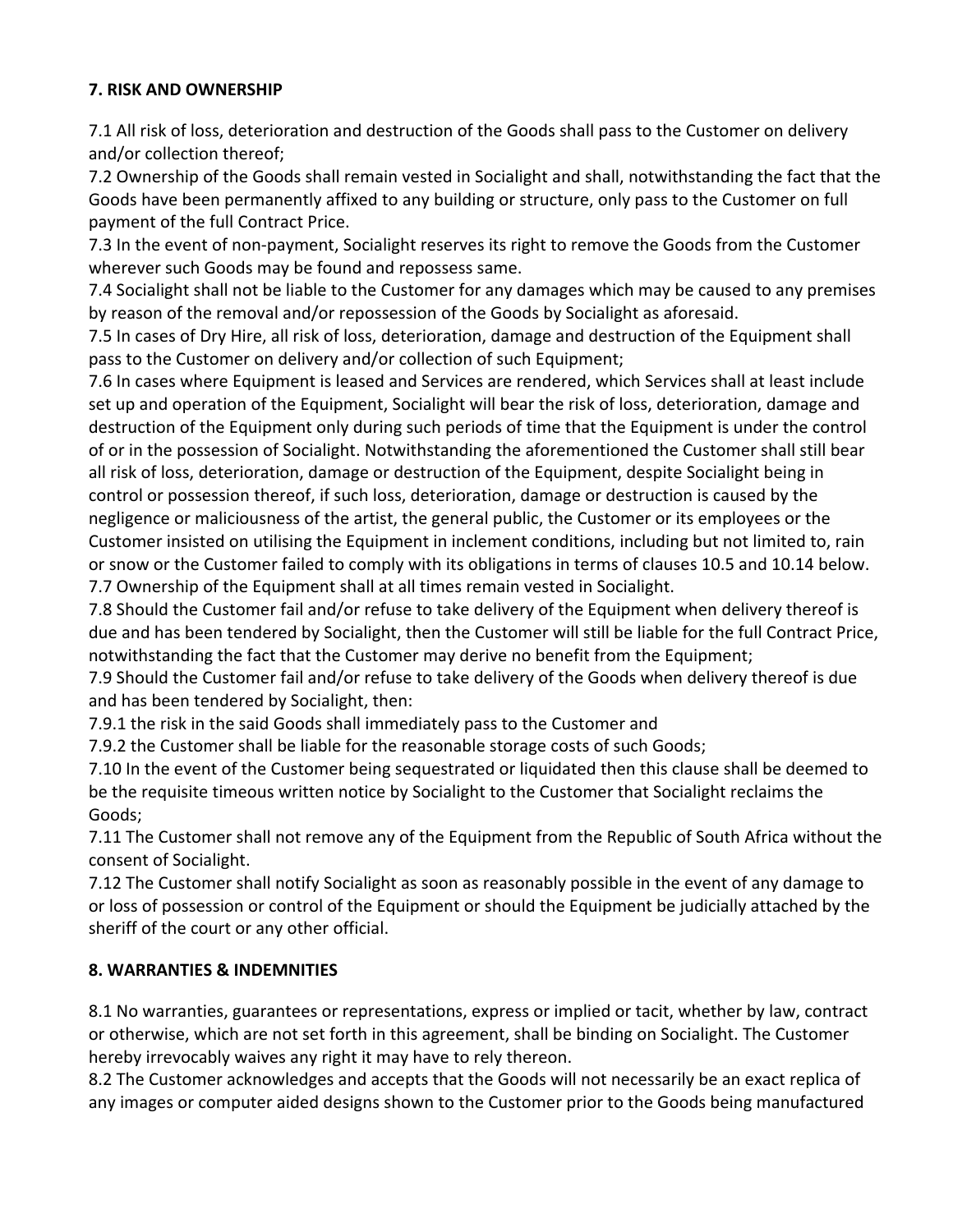and understands that such images or designs are merely to assist the Customer in visualising the ultimate product.

8.3 The Customer warrants that a master wireman has certified the electrical power supply on the site.

### **9. EXCLUSION OR LIMITATION OF LIABILITY**

9.1 Neither Socialight nor any of its officers, employees, agents or distributors shall be liable for any injury, loss or damage, whether direct, indirect, consequential or otherwise suffered by the Customer, his employees, clients, family and/or any third parties arising from any cause in connection with the manufacture, delivery, set up, installation, operation, use of, or inability to manufacture, deliver, install, operate or use, the Equipment (including but not limited to, any act, omission, neglect or default on the part of Socialight's employees) whether such loss or damage results from breach of contract, delict, negligence or any other cause whatsoever.

9.2 Without in any way limiting or derogating from the provisions of clause 9.1 above, Socialight shall further not be liable to the Customer for any damage, loss, liability or injury of whatsoever nature and howsoever arising that may result from any *vis maior* (i.e. irresistible, overpowering act of God that **causes damage or disruption**) or *casus fortuitous* (i.e. an accident against which due prudence could not have provided), including but not limited to unforeseeable interruptions in electricity, strikes, acts of war, interruption of transport, flood, storm or fire.

10. **CUSTOMER'S OBLIGATIONS** The Customer shall:

10.1 ensure that all addresses of venues, set up dates, job dates and Equipment specifications are correct and accurate.

10.2 provide access to the venue or site for delivery of the Goods and/or Equipment and provision of the Services (if applicable) and accepts sole liability for any loss or damages it, or its client, may suffer as a result of the delivery and/or the provision of the Services not being completed by the agreed date due to the Customer not providing such access timeously.

10.3 ensure that the venue or site has the required certified electrical power source in the event that Socialight is required to provide any installation, set up or operation services.

10.4 inform Socialight within a reasonable time of delivery of the Equipment or Goods of any problems with the Equipment or Goods or of any repairs or replacements that are necessary.

10.5 provide 24 hour security at the venue for the duration of the period during which the Equipment is supplied. 

10.6 ensure that the Equipment is kept secure and maintained in good working order and repair at all times. 

10.7 only use the Equipment and/or the Goods for the purpose for which it is leased or manufactured in conformity with all legislation in force in the country where such Equipment is being utilised.

10.8 not alter or in any way tamper with the Equipment and shall only allow authorised representatives of Socialight to repair, disassemble or modify the Equipment.

10.9 allow Socialight or its representatives or agents access to the Equipment at all reasonable times for any purpose whatsoever.

10.10 be responsible for any loss or damage to the Equipment while the Equipment is being utilised by the Customer.

10.11 be responsible for obtaining all necessary permits or permission and shall inform Socialight, in writing, that such permits or permission have been obtained.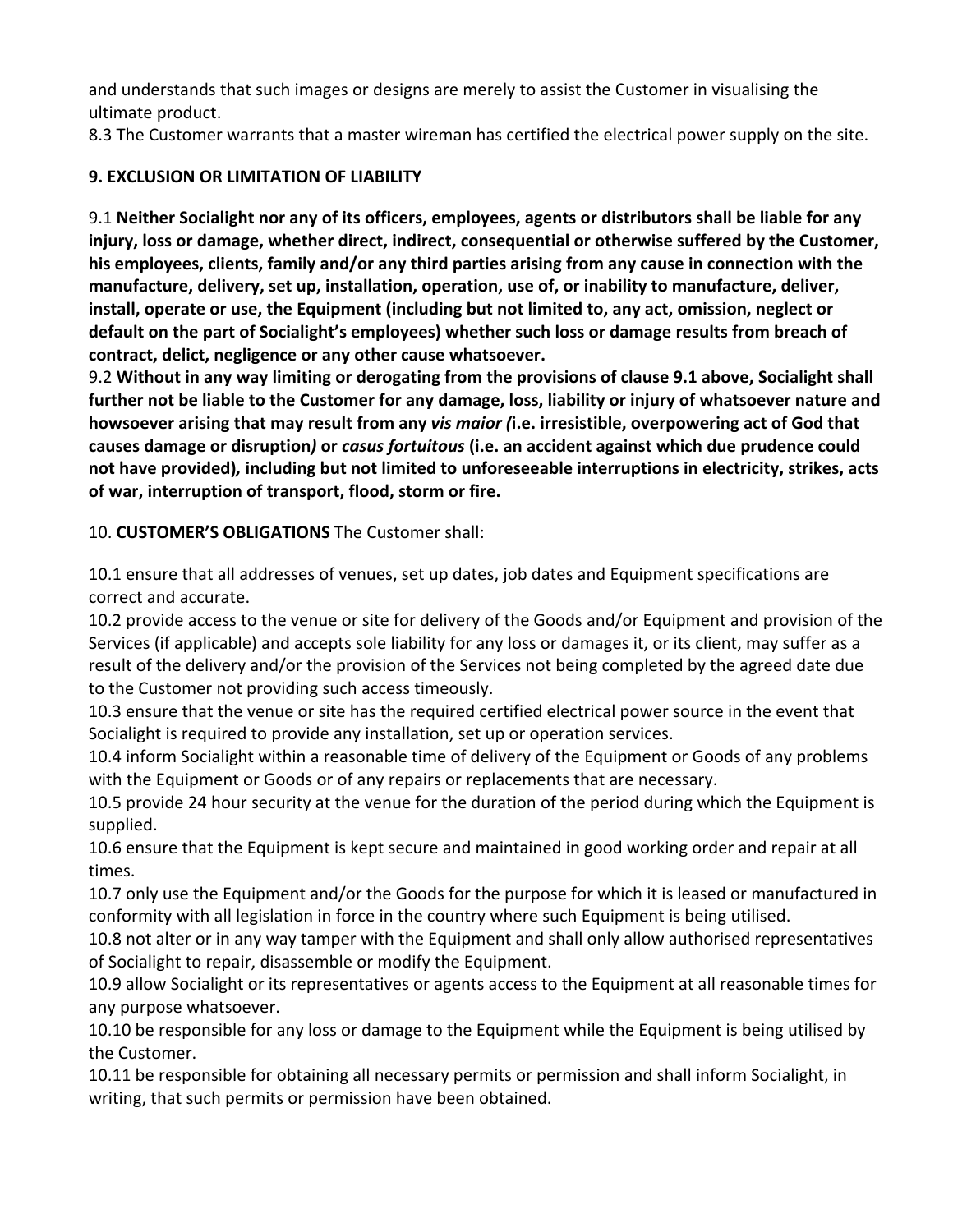10.12 ensure that fresh drinking water is available at the venue.

10.13 provide all and any specific music required and shall ensure that it has a valid licence for such music.

10.14 abide by all health and safety laws and regulations when utilizing the Equipment and/or the Goods and understands that Socialight shall have no liability or responsibilities in this regard. 10.15 at the request of Socialight, inform the owner of the venue, in writing, that the Equipment is owned by Socialight. In this regard Socialight reserves the right to contact the owner personally to ensure that he is aware of its ownership of the Equipment.

10.16 not sub-lease or surrender the Equipment to any third party.

**11. CANCELLATION OF ORDER** In the event that the Customer cancels a confirmed order for Equipment and Services, the following will be applicable:

11.1 If Socialight receives notice of cancellation in writing within 7 calendar days of the date for the supply of the Equipment and Services the total Contract Price will be due and payable to Socialight immediately. 

11.2 If Socialight receives notice of cancellation in writing more than 7 calendar days before the date for the supply of the Equipment and Services the Customer will, in addition to the deposit paid, be liable for any and all costs incurred by Socialight in so far as such costs exceed the amount of the deposit, which balance will be due and payable to Socialight immediately.

**12. BREACH** Should the Customer breach any of these terms and conditions, Socialight shall, at its election and without prejudice to any other rights which it may have in law, have the right to:

12.1 cancel the contract forthwith, without notice to the Customer, and remove and repossess the Equipment and/or the Goods (if not paid for in full) and recover all damages which Socialight may have suffered consequent upon such cancellation; or

12.2 abide by the contract and recover from the Customer payment of the balance of the Contract Price then outstanding which shall immediately become due and payable.

13. JURISDICTION OF THE MAGISTRATE'S COURT Socialight may at its option and notwithstanding that the amount of its claim exceeds the jurisdiction of the Magistrates Court, be entitled to institute action in such a Court. Nothing herein contained shall invalidate Socialight's right to proceed in any other Court of competent jurisdiction.

**14. ATTORNEY AND OWN CLIENT COSTS** The Customer shall pay all the legal costs incurred by Socialight on an attorney and own client basis, including collection commission and tracing agent's fees, should Socialight take any legal steps against the Customer for the enforcement of any of its rights.

# **15. CHOSEN ADDRESS FOR SERVICE OF NOTICES**

15.1 The Customer and Socialight hereby choose domicilium citandi et executandi (i.e. the address for the service of all notices and documentation) at the addresses stated on the quotation and purchase order. 

15.2 The Customer must notify Socialight in writing should it wish to change such domicilium address.